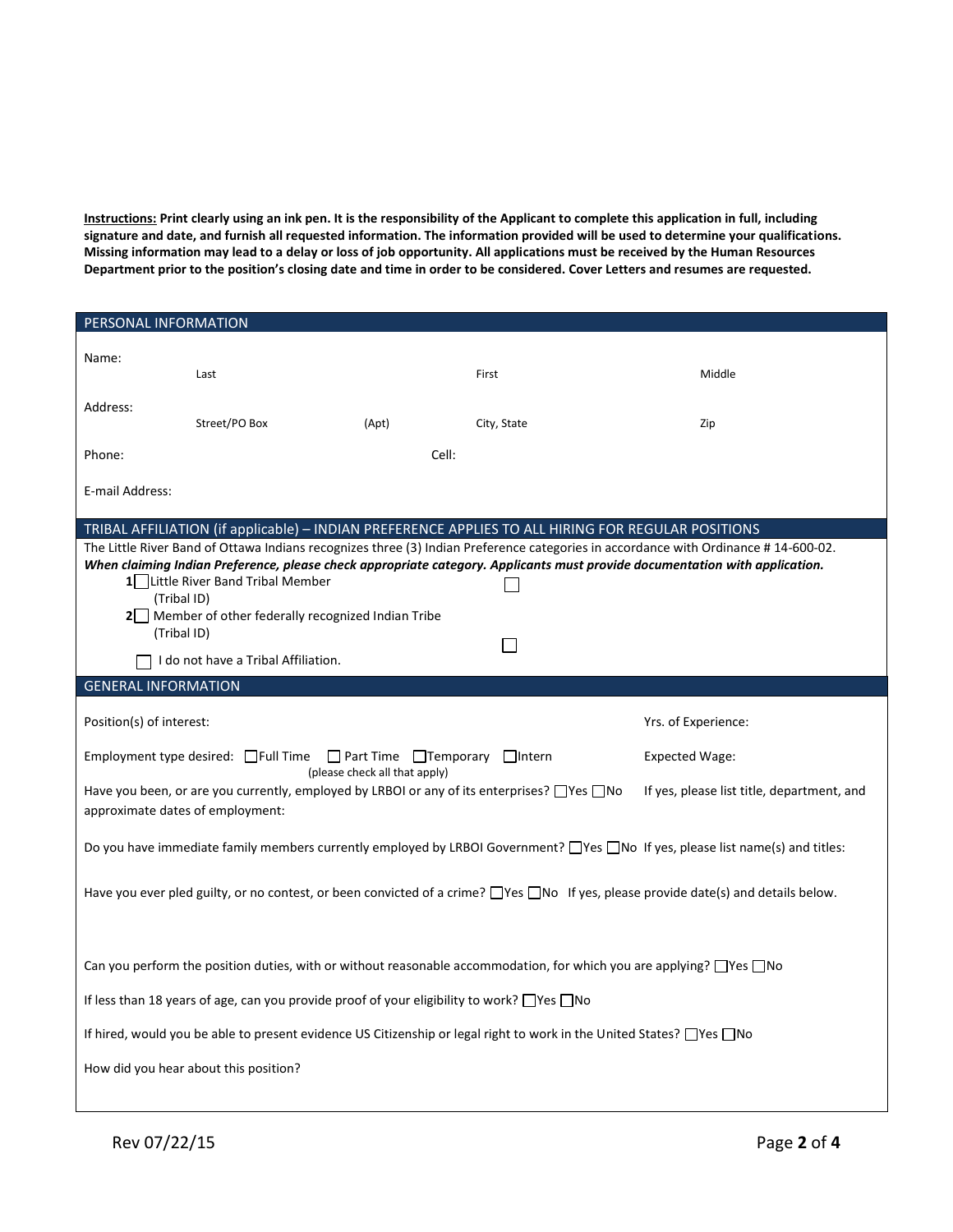| <b>EDUCATION INFORMATION</b>                                                                                                                                                                                                               |  |                                    |                                                      |                                                                    |                                              |  |  |  |  |
|--------------------------------------------------------------------------------------------------------------------------------------------------------------------------------------------------------------------------------------------|--|------------------------------------|------------------------------------------------------|--------------------------------------------------------------------|----------------------------------------------|--|--|--|--|
| Institution                                                                                                                                                                                                                                |  | Name, City, State                  | <b>Course of Study/Major</b>                         | <b>Credit Hours</b><br><b>Completed Or</b><br><b>Year Finished</b> | Diploma/Degree/<br><b>Currently Pursuing</b> |  |  |  |  |
| <b>High School or GED</b><br>(circle one)                                                                                                                                                                                                  |  |                                    |                                                      |                                                                    |                                              |  |  |  |  |
| College/University                                                                                                                                                                                                                         |  |                                    |                                                      |                                                                    |                                              |  |  |  |  |
| Graduate                                                                                                                                                                                                                                   |  |                                    |                                                      |                                                                    |                                              |  |  |  |  |
| <b>Technical/Trade/Other</b>                                                                                                                                                                                                               |  |                                    |                                                      |                                                                    |                                              |  |  |  |  |
| <b>COMPUTER SKILLS</b>                                                                                                                                                                                                                     |  |                                    |                                                      |                                                                    |                                              |  |  |  |  |
| <b>Software Programs</b><br>MS Word                                                                                                                                                                                                        |  | N/A<br>Beginner                    | <b>Proficiency Level</b><br>Intermediate<br>Advanced |                                                                    | <b>Comments</b>                              |  |  |  |  |
| MS Excel                                                                                                                                                                                                                                   |  | N/A<br>Beginner                    | Advanced<br>Intermediate                             |                                                                    |                                              |  |  |  |  |
| <b>MS PowerPoint</b>                                                                                                                                                                                                                       |  |                                    | Intermediate<br>Advanced                             |                                                                    |                                              |  |  |  |  |
| <b>MS Outlook</b>                                                                                                                                                                                                                          |  | N/A<br>Beginner<br>N/A<br>Beginner | Advanced<br>Intermediate                             |                                                                    |                                              |  |  |  |  |
| <b>MS Access</b>                                                                                                                                                                                                                           |  | N/A<br>Beginner                    | Intermediate<br>Advanced                             |                                                                    |                                              |  |  |  |  |
|                                                                                                                                                                                                                                            |  |                                    |                                                      |                                                                    |                                              |  |  |  |  |
| Other                                                                                                                                                                                                                                      |  |                                    |                                                      |                                                                    |                                              |  |  |  |  |
| Words per minute typed:<br>CERTIFICATIONS, TRAINING AND AWARDS                                                                                                                                                                             |  |                                    |                                                      |                                                                    |                                              |  |  |  |  |
| Please list any related certifications, training, or experiences that may further qualify you for the position(s):<br>Please list any special recognition or awards that you have received throughout your employment or academic history: |  |                                    |                                                      |                                                                    |                                              |  |  |  |  |
| MILITARY EXPERIENCE                                                                                                                                                                                                                        |  |                                    |                                                      |                                                                    |                                              |  |  |  |  |
| Branch                                                                                                                                                                                                                                     |  | <b>Rank at Discharge</b>           |                                                      | <b>Period of Active Duty</b>                                       | Date of Final Discharge                      |  |  |  |  |
|                                                                                                                                                                                                                                            |  |                                    | From:<br>To:                                         |                                                                    |                                              |  |  |  |  |
| Describe Duties/Training:                                                                                                                                                                                                                  |  |                                    |                                                      |                                                                    |                                              |  |  |  |  |
| <b>REFERENCES</b>                                                                                                                                                                                                                          |  |                                    |                                                      |                                                                    |                                              |  |  |  |  |
| List three non-supervisory work references not related to you. If not applicable, list three school or personal references not related.                                                                                                    |  |                                    |                                                      |                                                                    |                                              |  |  |  |  |
| Name                                                                                                                                                                                                                                       |  | Company                            | Phone                                                |                                                                    | <b>Number of Years Known</b>                 |  |  |  |  |
|                                                                                                                                                                                                                                            |  |                                    |                                                      |                                                                    |                                              |  |  |  |  |
|                                                                                                                                                                                                                                            |  |                                    |                                                      |                                                                    |                                              |  |  |  |  |